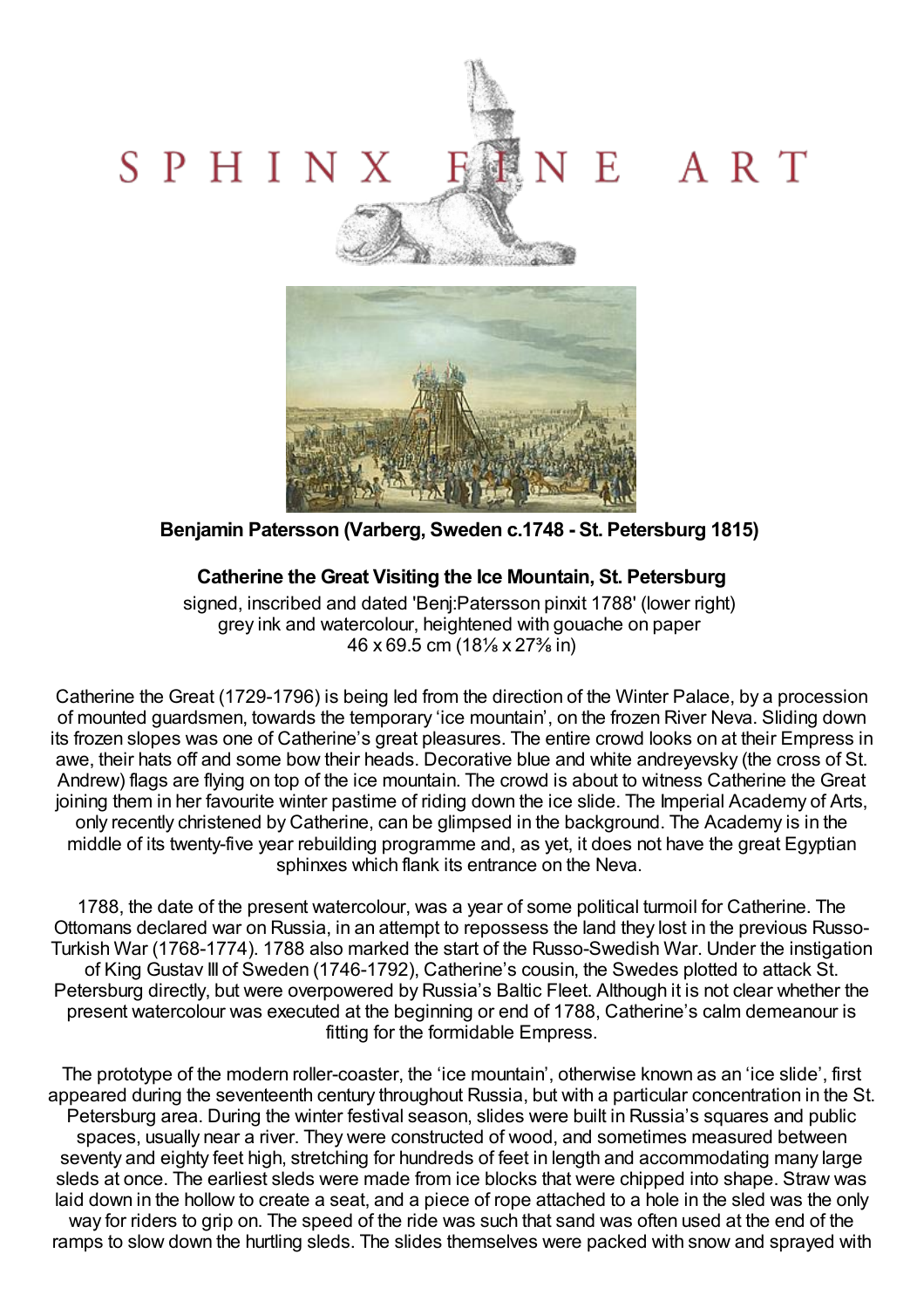water daily, in order to create a sheet of smooth ice several inches thick. The platform, to which one ascended by wooden stairs, was supported by tree trunks and wooden pillars. Riders climbed the stairs attached to the back of the slide and would be sent careering down the slope, a fifty degree drop, and then ascend the stairs on the opposite side. Such was the popularity of the slides that the 'ice mountains' in St. Petersburg were decorated with coloured lanterns so that its inhabitants could continue to ride into the night.

The slides gained favour with the Russian upper classes and some, such as the one depicted by Patersson, were ornately decorated with flags and trees to provide entertainment fit for royalty. Catherine the Great enjoyed these slides so much that she had several built on her own properties, as well as having wheels added to the sleds so that she could enjoy the sport in both summer and winter. By 1855, Robert Sears records that 'ice mountains' were erected in the courtyards of some of St. Petersburg's great edifices, and even in the halls of several upper class Russian homes, where the slides were fashioned from polished mahogany. Sears describes them as an 'amusement in which a Russian's delight is part of his very nature, and they are enjoyed alike by prince and peasant... In every town and village these slippery declivities are crowded with youths and maidens rushing down with the swiftness of arrows. The sledges are made of ice, dextrously shaped into ships.<sup>11</sup>

During the Napoleonic Wars many French soldiers grew fond of the 'ice slides' whilst in Russia, and brought the custom of the 'roller-coaster' back with them to France; one built in Belleville in 1812 was named *Les Montagnes Russes* ('The Russian Mountains') and was the first ride to have the 'cars' fixed to the track. It was in France too, in 1817, that the first two roller-coasters to operate on a continuous circuit were built.

The slides had also been a great passion of Catherine the Great's predecessor, Empress Elizabeth (1709-1762), so much so that she held a carnival in honour of ice sliding in 1754 and, whilst living in retirement in her estate near Moscow, used to slide down ice hills. Her chief architect, Francesco Bartolomeo Rastrelli (1700-1771), also created such a hill for sliding down near the palace in Tsarskoe Selo.

When Patersson first arrived in St. Petersburg in 1787, he had only ever painted portraits and historical pieces. Nevertheless, he soon established himself as a landscape artist, dedicating his oeuvre to the city. Patersson had no doubt been familiar with the prints of the engraver Gavrila Skorodumov (1754- 1792), who died five years after his arrival in St. Petersburg. Skorodumov himself had dedicated a series of prints to the Neva embankments which not only provided an architectural view of the city but also a glimpse into daily life surrounding the river's banks, an approach also adopted by Patersson. Patersson quickly mastered the techniques of perspective art and concentrated initially on views from the Neva embankment.

The artist's *[Embankment](http://www.hermitagemuseum.org/fcgi-bin/db2www/descrPage.mac/descrPage?selLang=English&indexClass=PICTURE_EN&Query_Exp=%28WOA_TYPE+%3D%3D+%22Painting%22%29+AND+%28WOA_AUTHOR+%3D%3D+%22Paterssen%2C+Benjamin%22%29&PID=JRX-1901&numView=1&ID_NUM=1&thumbFile=%2Ftmplobs%2FBAN62LRTO_23R82TCZ6.jpg&embViewVer=last&comeFrom=browse&check=false&sorting=WOA_AUTHOR^WOA_NAME&thumbId=6&numResults=9&author=Paterssen%2C%26%2332%3BBenjamin) of Vasilyevsky Island near the Academy of Arts* is an example of one such early work. Dating to around the same time as *Catherine the Great Visiting the Ice Mountain, St. Petersburg,* it provides us with a different view of the Academy, as well as a glimpse of the city in warmer months. A sharpened perspective in both works provides a structured background against which Patersson's figures busily interact.

Executed on a large scale of 66 x 100 cm, Patersson's oil painting, *Viewof St. Petersburg on the Day of the 100th [Anniversary,](http://www.hermitagemuseum.org/fcgi-bin/db2www/descrPage.mac/descrPage?selLang=English&indexClass=PICTURE_EN&Query_Exp=%28WOA_TYPE+%3D%3D+%22Painting%22%29+AND+%28WOA_AUTHOR+%3D%3D+%22Paterssen%2C+Benjamin%22%29&PID=JRX-1677&numView=1&ID_NUM=6&thumbFile=%2Ftmplobs%2FB2362LOBN10E%242GO6.jpg&embViewVer=last&comeFrom=browse&check=false&sorting=WOA_AUTHOR^WOA_NAME&thumbId=6&numResults=9&author=Paterssen%2C%26%2332%3BBenjamin)* treats the St. Petersburg cityscape in the same way as one of Canaletto's (1698-1768) Venetian landscapes. In both the painting and the present work, Patersson skilfully presents the viewer with a combination of architectural precision and an historical record of the festive events that occurred in St. Petersburg. In the background of both works, the spectator is delighted with open, sweeping perspectives of the ordered city. The respective foregrounds, which are filled with a busy array of figures are, however, treated as independent spaces in which Patersson recreates the grandeur of the city's 100th anniversary, and Catherine the Great's attendance at the 'ice-slides', both executed in such an informal way that they almost appear to be everyday events. Both works are presented to us in a genre scene format, rather than as history works, thus making them more accessible to the viewer, who is invited to enjoy them on several levels.